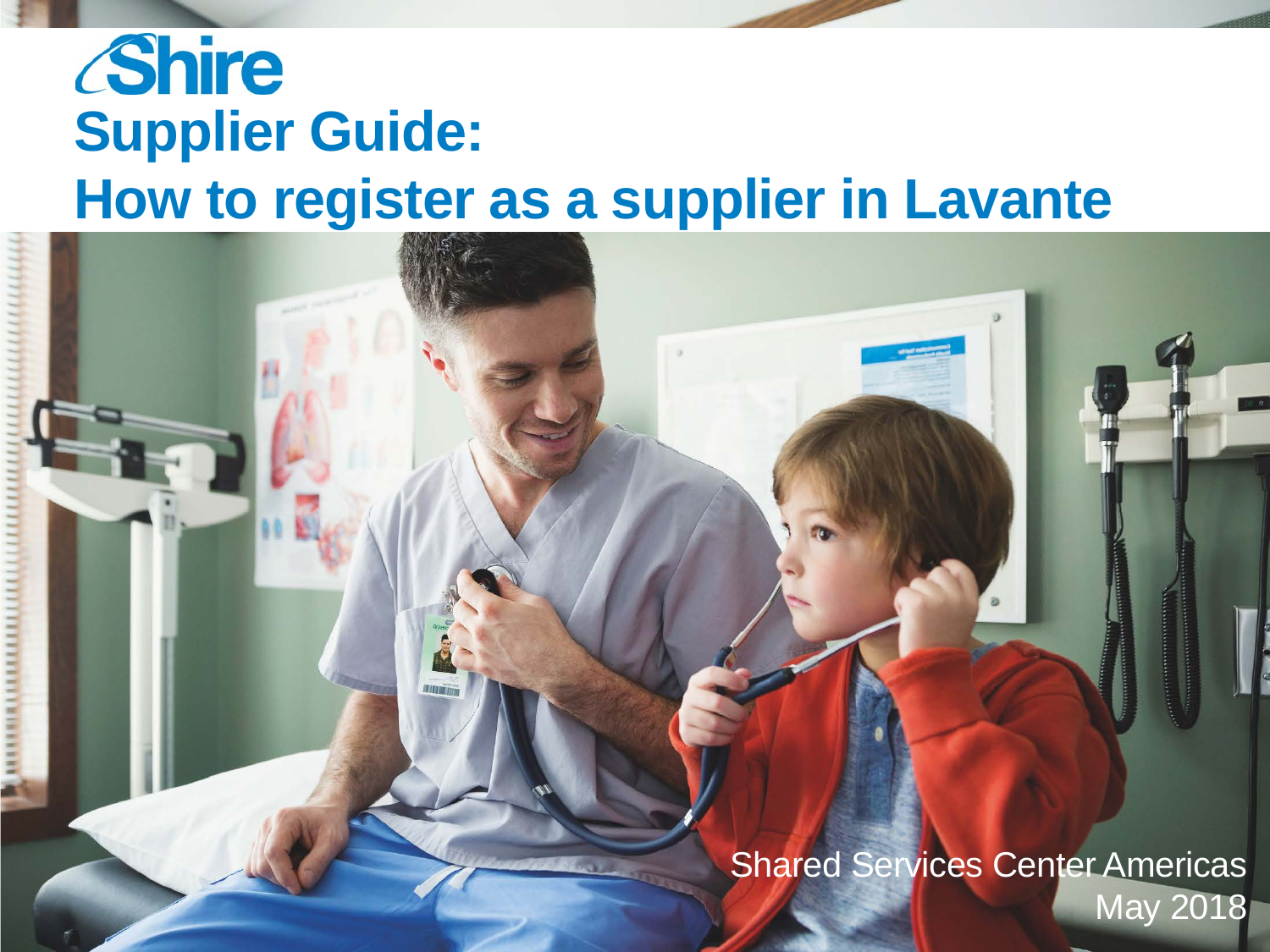#### <span id="page-1-0"></span>**Registering as a Shire Supplier**

Shire's Shared Services Centre Americas (SSCA), based in Exton, PA is responsible for supplier payments across the United States and Canada for Shire. This guide has been prepared to help you register quickly and easily in our Supplier registration system, Lavante. All suppliers must be registered before a purchase order can be provided and will avoid any payment delays.

#### [Check List](#page-1-0) | [6 Easy Steps to Registration](#page-2-0) | Frequently Asked Questions.

**YOUR CHECK LIST - Before you start, you will need:** 

- **Your "Invitation to Register**" email from Lavante containing your reference number and link
- **Company information**: Company Name, registered address, Country of Registration, currency, tax numbers and forms
- **Company contact information:** Phone number and email address for all invoice and payment information
- **Payment information** Preferred payment type
- **Banking information**: Currency, Remittance email, bank country, account number, account, payee name
- **Evidence of banking and company information:** copy of Banking information on company letterhead, Bank Name/ Branch address/ City/ State or Region/ Postal code
- $\checkmark$  **Be prepared to answer questions about your responsibilities as a supplier:** W8/W9 only for US vendors/ Human Trafficking/ Conflict Minerals/ Conflict of Interest

**Note: for best Lavante performance, please use Google Chrome**

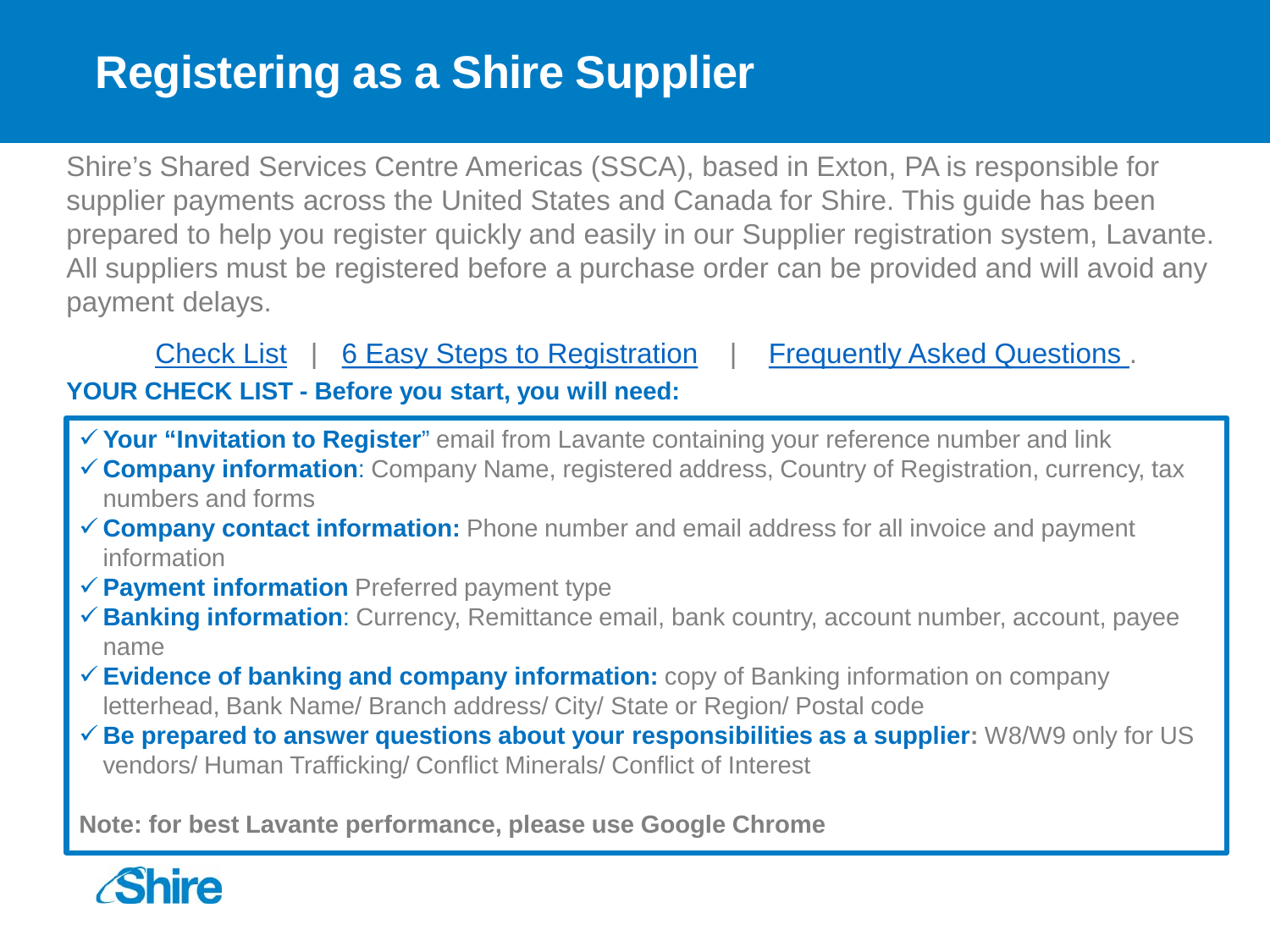### <span id="page-2-0"></span>**Step 1: Your Invitation to Register**

You will receive an invitation to register from [lavante.connect.noreply@connectmail.lavante.com](mailto:lavante.connect.noreply@connectmail.lavante.com)

Below is an example of email you will receive.

Click on link Highlighted in Blue to start the registration process.

#### **Registration requested by Shire Plc**

Hello ABC at No EI 2:

We have partnered with Lavante, Inc. to provide a self-service portal to collect and securely maintain your information such as Tax Identification Number (TIN), VAT number, W9s etc. and contact information as it relates to business with Shire Plc. There are no fees required for suppliers to register or update account information through Lavante Connect.

Shire Plc is requesting all suppliers, i.e. any organization or individual that receives payment from us, to register on Lavante Connect. There will be no change to current invoice or payment processes.

To complete the registration process please click here

You can continue to update your online profile by visiting Connect. Lavante.com and using the login credentials created during the registration process.

#### \*\*\*\*\*\*\*\*\*\*\*\*Do not forward this email\*\*\*\*\*\*\*\*\*\*\*

If this email was delivered to a general alias, or if you are not the contact for Shire plc at your company, click here.

This invitation, reference number SHR-214636, is being made by the following divisions of Shire:

· EU-0100-Shire Biopharma Holdings Ltd

Please complete your registration at your earliest convenience.

Thank you,

Shire Supplier Registration Team

For help with registration reply to this email or call 1-888-610-0757 or 1-408-754-0491 (outside the US).

Shira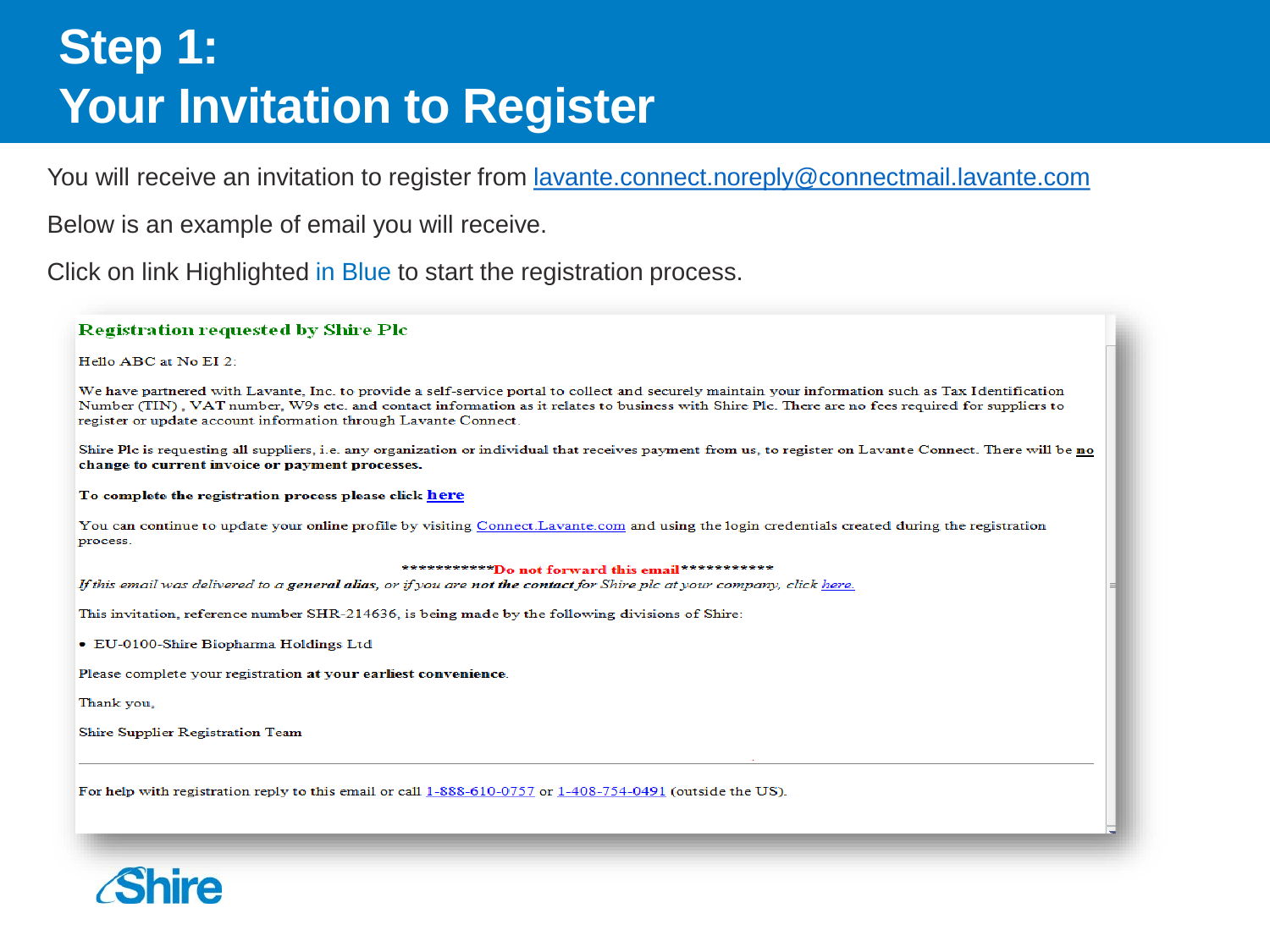### **Step 2: Set up your account & complete initial registration**

#### **Account Setup**

- *Create a username and password that you will need to keep through the registration process, and click Next .*
- *Please keep a record within the business to ensure continuity of access if you move to a new position.*



#### **Registration form:**

*This will take you to a registration page to create a core profile.* 

- Name: Company Name that will appear on Invoice
- Country: Country of residence
- Business Name: As shown on your income tax return
- Do you have a VAT registration number:
- Any US Source Income?

| Name: *                                                                                                                                                                         |  |
|---------------------------------------------------------------------------------------------------------------------------------------------------------------------------------|--|
| 'Name' cannot be left blank.                                                                                                                                                    |  |
| Job Title:                                                                                                                                                                      |  |
|                                                                                                                                                                                 |  |
|                                                                                                                                                                                 |  |
| Department:                                                                                                                                                                     |  |
| Select Department                                                                                                                                                               |  |
| Country: * Heb                                                                                                                                                                  |  |
| Iteland                                                                                                                                                                         |  |
| E-mail:                                                                                                                                                                         |  |
| drewcullen@eircom.net                                                                                                                                                           |  |
|                                                                                                                                                                                 |  |
| Phone:                                                                                                                                                                          |  |
|                                                                                                                                                                                 |  |
| Fax                                                                                                                                                                             |  |
|                                                                                                                                                                                 |  |
|                                                                                                                                                                                 |  |
|                                                                                                                                                                                 |  |
| Company Legal ID/Tax ID Information: Ireland mes-                                                                                                                               |  |
|                                                                                                                                                                                 |  |
| Name/Business Name (As shown on your income tax return) *                                                                                                                       |  |
|                                                                                                                                                                                 |  |
| Do you have a VAT Registration Number?*                                                                                                                                         |  |
| ○Yes ○No                                                                                                                                                                        |  |
| Upload Legal ID/Tax ID Document                                                                                                                                                 |  |
| Choose File No file chosen                                                                                                                                                      |  |
|                                                                                                                                                                                 |  |
| Any US Source Income?:                                                                                                                                                          |  |
| ○Yes ○No                                                                                                                                                                        |  |
| PRGX requires that you certify the information provided by submitting an electronic signature. Please read the text below and provide an electronic signature (Type your name). |  |

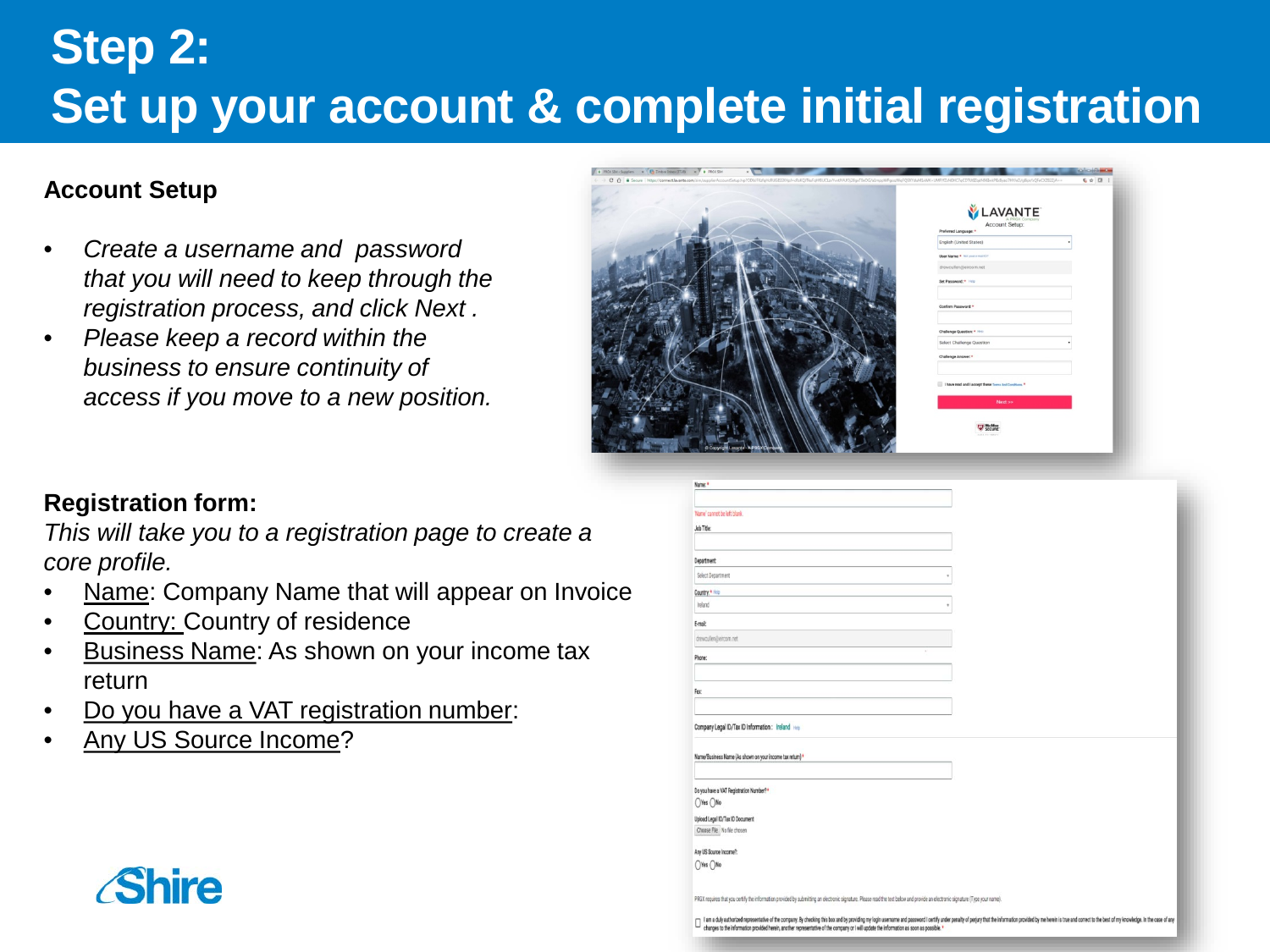### **Step 3: Login and Complete your Supplier Profile**

#### **Login to your profile in Lavante:**

L*ogin with the username and profile you just created from steps 2&3* 

Click on "Please complete profile" in blue



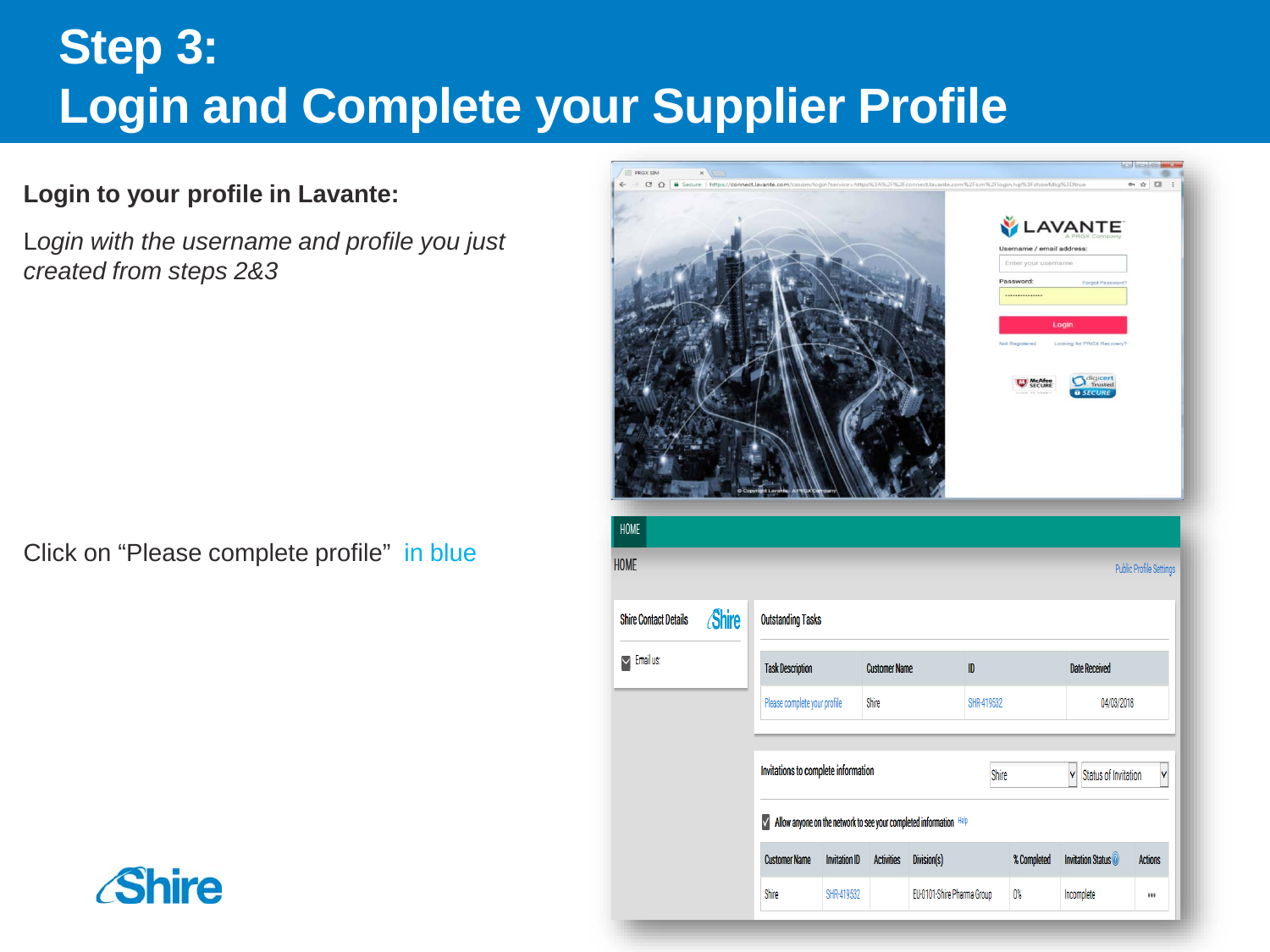## **Tip: Creating Your Supplier Profile in Lavante**

HOME

 $15%$ 

Fill in required fields for your company Profile.

\* *required fields are highlighted by Red Asterisks*

> Note: as you complete your company profile in Lavante on the left hand side off the page you can track your progress and the green bubble will tell you how many number of items are yet to be completed, all profiles must be 100% complete before you can submit.



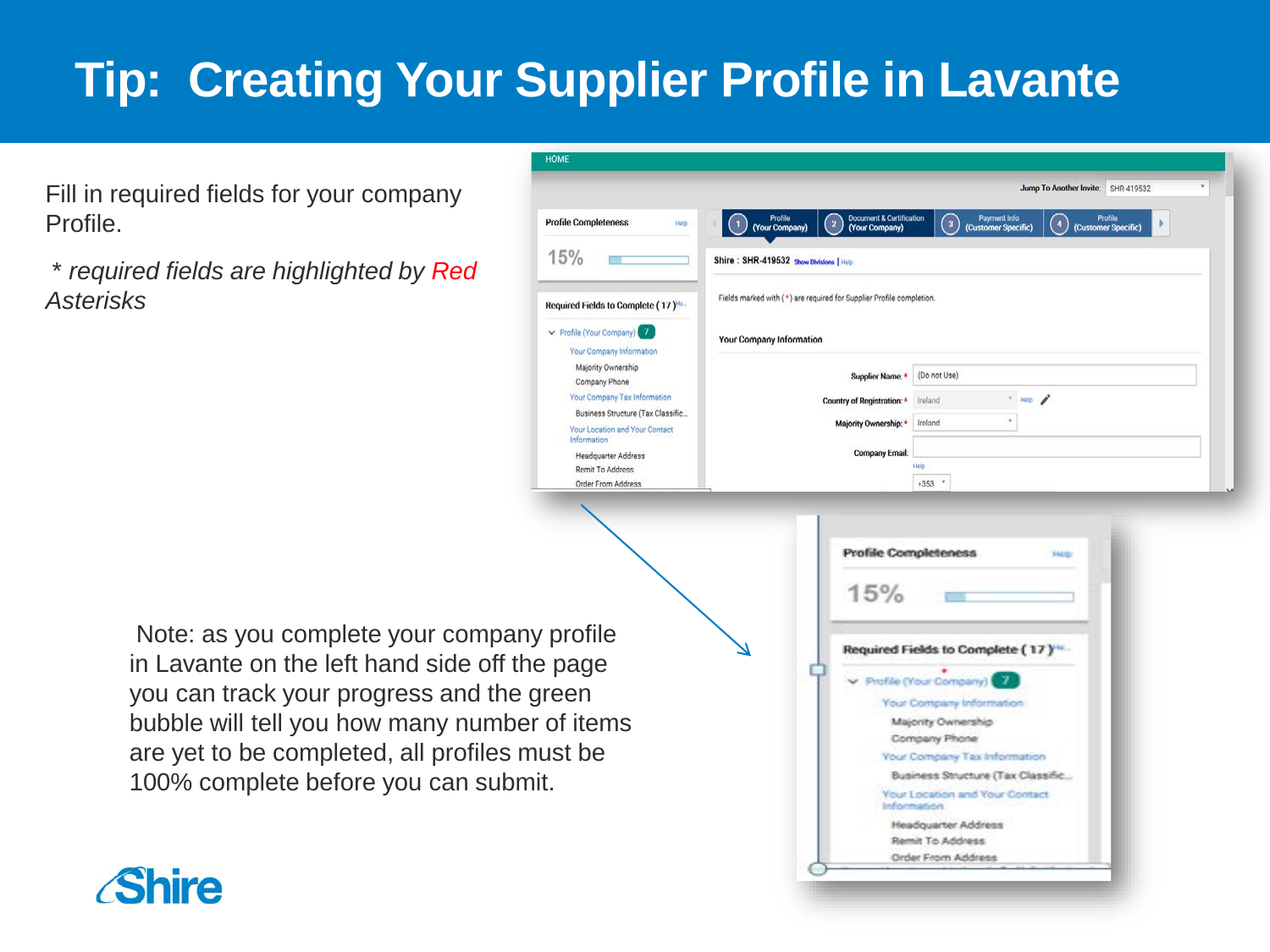## **Step 4: Creating Your Profile: Your Company**

The following fields MUST be completed toi ensure we have all information to contact and pay you:

- A. Supplier Name Supplier name that will appear on invoice
- B. Country of Registration country were your business is located
- C. Majority Ownership location of the majority shares
- D. Company phone contact number for your business
- E. State of Incorporation
- F. Business Structure (Tax Classification) type of business, TIN Type, TIN Number
- G. W9 Form upload a copy of a signed and dated W9 form
- H. Address this will ask for 3 different address, they can be all the same but all 3 need to be completed

| Profile<br>(Your Company)                                |                       |                                                                      |                                                         |                                                                    |                   |                            |
|----------------------------------------------------------|-----------------------|----------------------------------------------------------------------|---------------------------------------------------------|--------------------------------------------------------------------|-------------------|----------------------------|
| Supplier Name: *                                         |                       | Test                                                                 |                                                         |                                                                    |                   |                            |
| Country of Registration: *                               |                       | <b>United States</b>                                                 |                                                         | v                                                                  | Help              |                            |
| Majority Ownership:                                      |                       | <b>United States</b>                                                 |                                                         | v                                                                  |                   |                            |
| Company Phone: *                                         | $+353$ $*$            |                                                                      |                                                         |                                                                    |                   |                            |
|                                                          |                       | State of Incorporation<br>Business Structure (Tax Classification): * | <b>Select State</b><br><b>Select Business Structure</b> | $\overline{\mathbf{v}}$                                            |                   |                            |
| Name/Business Name (As shown on your income tax return): |                       |                                                                      |                                                         |                                                                    |                   |                            |
| Business name/Disregarded Name, if different from above: |                       | Taxpayer Identification Number [TIN] Type: *                         |                                                         | Employer Identification Number(EIN)<br>Social Security Number(SSN) |                   |                            |
|                                                          |                       | Legal ID *                                                           |                                                         |                                                                    |                   |                            |
| Your Location and Your Contact Information               |                       | Help                                                                 |                                                         |                                                                    |                   |                            |
| Address 1<br>Address:                                    | <b>Select Address</b> |                                                                      |                                                         |                                                                    | ۰                 |                            |
|                                                          |                       | <b>Order From</b><br><b>Location Type:</b><br>Contact:               | <b>Select Contact</b>                                   | ٠                                                                  | Select Contact Ty | Add another<br>Add another |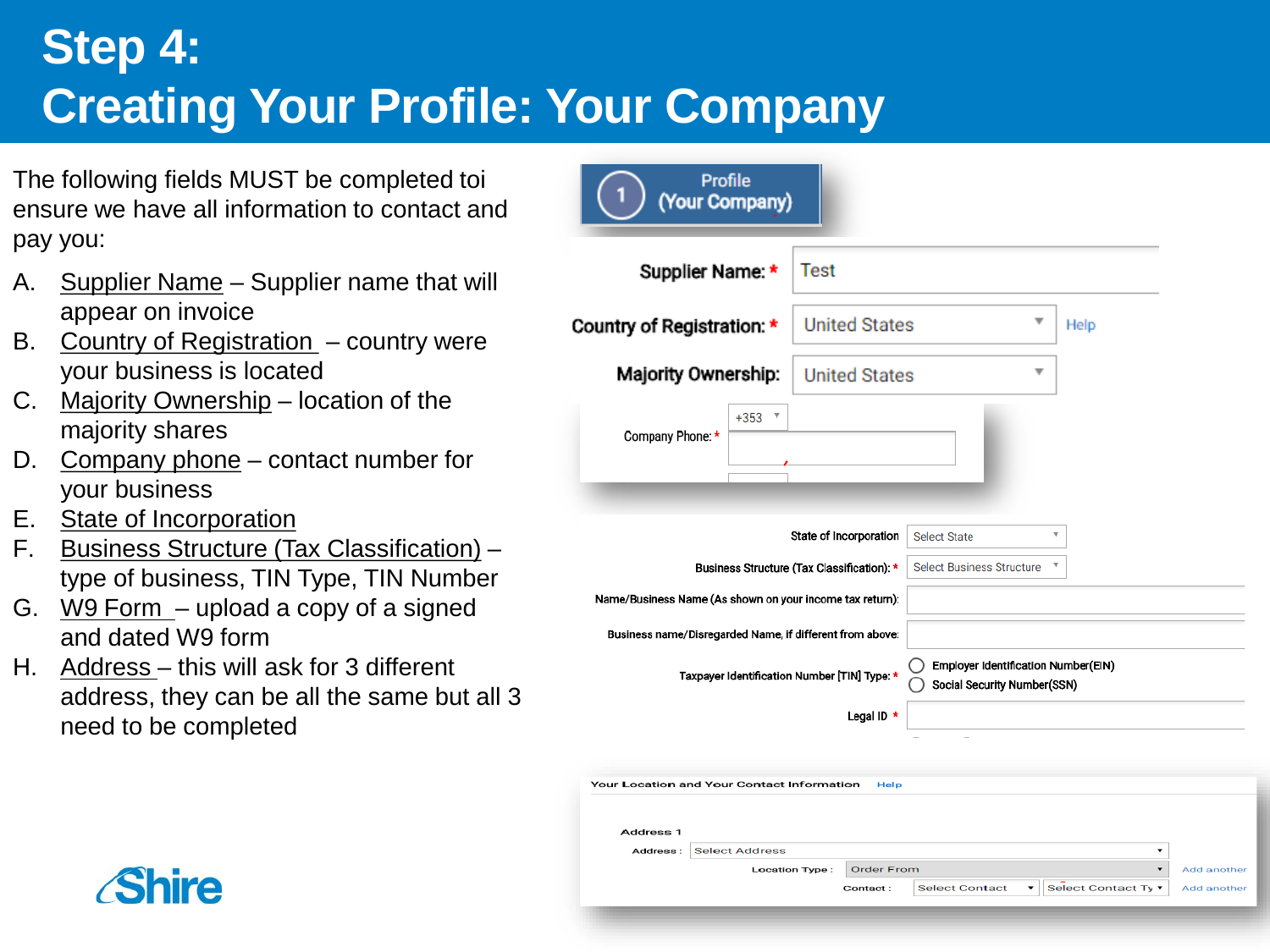### **Step 5: Creating Your Profile: Payment Information**

#### **Payment Info (Customer Specific)**

Y*ou will be asked for payment method type and will need to add your evidence of banking details. Suitable evidence includes:*

- *headed paper with company bank details or*
- *copy invoice.*

Note: Add New will bring you to where you need to complete your company bank details and add valid back up.

|                                                                                                                                                    | Fields marked with (*) are required for Supplier Profile completion.                                                                                                                                         |                          |                     |  |                |
|----------------------------------------------------------------------------------------------------------------------------------------------------|--------------------------------------------------------------------------------------------------------------------------------------------------------------------------------------------------------------|--------------------------|---------------------|--|----------------|
|                                                                                                                                                    | Customer: Shire Shire                                                                                                                                                                                        |                          |                     |  |                |
| Payment Authorization                                                                                                                              |                                                                                                                                                                                                              |                          |                     |  |                |
|                                                                                                                                                    | Preferred Payment Type:                                                                                                                                                                                      | EFT(Electronic Fund Tra. |                     |  |                |
|                                                                                                                                                    | Payment Type Supported: EFT                                                                                                                                                                                  |                          |                     |  |                |
|                                                                                                                                                    | This authority is to remain in full force and effect until COMPANY has received a written notification from me (us) of its termination in such time and in such manner as to afford COMPANY and DEPOSITORY a |                          |                     |  |                |
| <b>Bank Code</b>                                                                                                                                   | Account Number With Status SWIFT Code IBAN Number                                                                                                                                                            |                          | <b>Bank Details</b> |  |                |
| reasonable opportunity to act on it.<br>EFT(Direct Deposit) Details<br>EFT(Electronic Fund Transfer - Direct Deposit)<br>Type<br>No Data Available |                                                                                                                                                                                                              |                          |                     |  | Action         |
|                                                                                                                                                    |                                                                                                                                                                                                              |                          |                     |  | <b>Add New</b> |
| Purchase Order Contact Information *                                                                                                               |                                                                                                                                                                                                              |                          |                     |  |                |
|                                                                                                                                                    |                                                                                                                                                                                                              |                          |                     |  | Add New        |

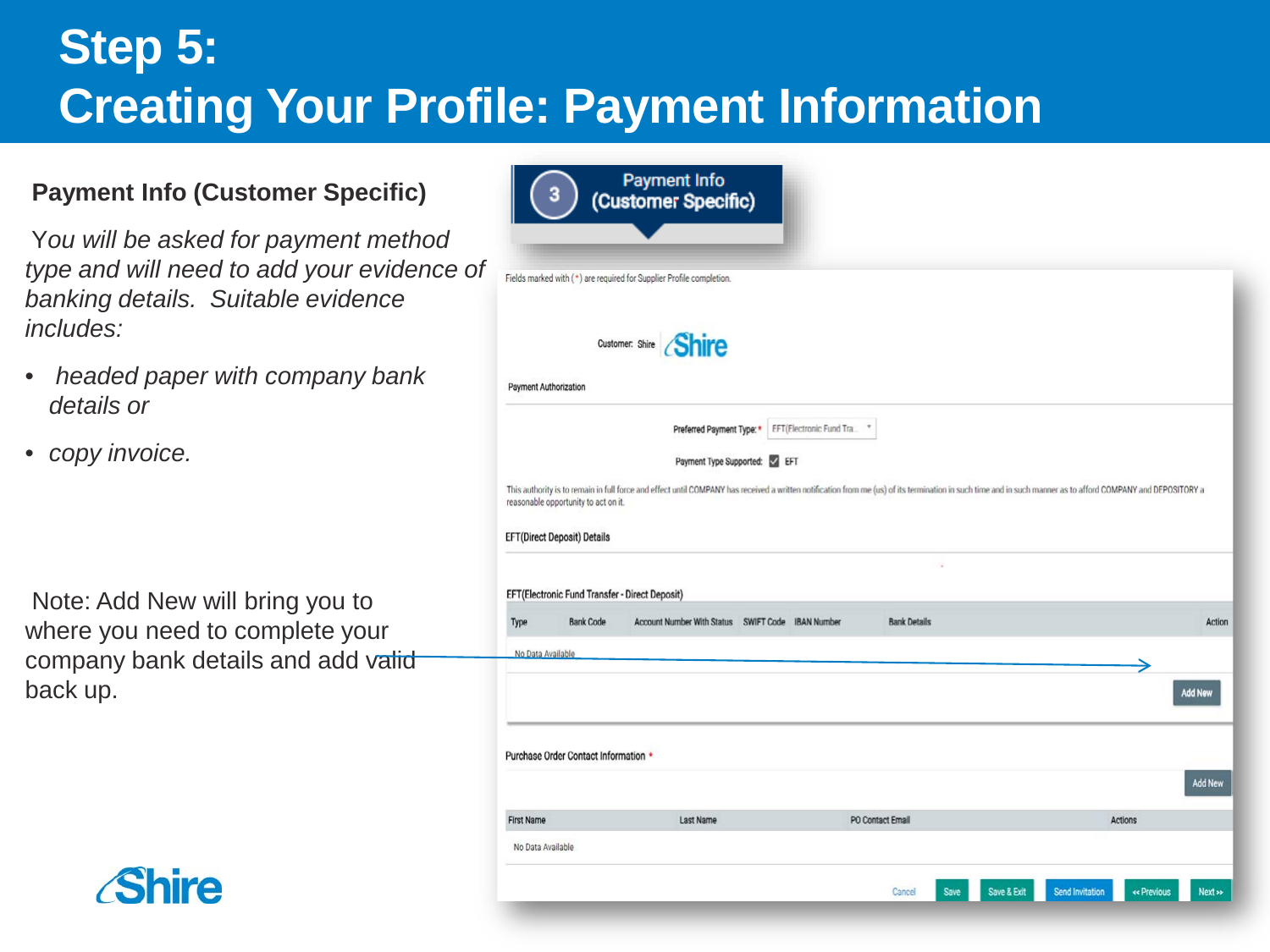## **Step 6 – The Final Step: Creating Your Profile: Responsibilities**

Profile (Customer Specific) required Fields that MUST be completed

- A. W8 Requirements This relates to vendors located outside of the US who will physically come to the US to conduct business
- B. Product and services will your company be providing goods or a service and just a brief description.
- C. Shire code of Ethics and conduct policy Questions - Human Trafficking Conflict Material Conflict of interest

Note: e-Signature is the email address used to create the profile. Once you click on this and profile is 100% complete hit Submit Profile



| W8 Requirements                                                                                                                                                                                                                   |                                                                                                                                                                                                                                                                                                                                                                                                                                                                                                                            |
|-----------------------------------------------------------------------------------------------------------------------------------------------------------------------------------------------------------------------------------|----------------------------------------------------------------------------------------------------------------------------------------------------------------------------------------------------------------------------------------------------------------------------------------------------------------------------------------------------------------------------------------------------------------------------------------------------------------------------------------------------------------------------|
|                                                                                                                                                                                                                                   |                                                                                                                                                                                                                                                                                                                                                                                                                                                                                                                            |
| Type of Products and Services: *                                                                                                                                                                                                  | Select Type                                                                                                                                                                                                                                                                                                                                                                                                                                                                                                                |
| Summary (Type of products or services you sell): *                                                                                                                                                                                |                                                                                                                                                                                                                                                                                                                                                                                                                                                                                                                            |
| Human Trafficking                                                                                                                                                                                                                 |                                                                                                                                                                                                                                                                                                                                                                                                                                                                                                                            |
|                                                                                                                                                                                                                                   |                                                                                                                                                                                                                                                                                                                                                                                                                                                                                                                            |
|                                                                                                                                                                                                                                   |                                                                                                                                                                                                                                                                                                                                                                                                                                                                                                                            |
|                                                                                                                                                                                                                                   | I certify that materials incorporated into the products provided to Shire comply with the laws regarding slavery and human trafficking of the country or countries in which we do business.: * ○ Yes ○ No                                                                                                                                                                                                                                                                                                                  |
|                                                                                                                                                                                                                                   |                                                                                                                                                                                                                                                                                                                                                                                                                                                                                                                            |
|                                                                                                                                                                                                                                   |                                                                                                                                                                                                                                                                                                                                                                                                                                                                                                                            |
|                                                                                                                                                                                                                                   | Are any of the following metals necessary to, or used in the manufacture of, products that you supply to Shire? Tantalum (Ta), Tin (Sn), Gold (Au) or Tungsten (W)? :* ( ) Yes ( ) No                                                                                                                                                                                                                                                                                                                                      |
|                                                                                                                                                                                                                                   |                                                                                                                                                                                                                                                                                                                                                                                                                                                                                                                            |
|                                                                                                                                                                                                                                   | A conflict of interest may exist when a Shire employee and/or his or her spouse or emancipated minor children has a connection to the above referenced vendor, and a reasonable person would think this relationship                                                                                                                                                                                                                                                                                                       |
|                                                                                                                                                                                                                                   |                                                                                                                                                                                                                                                                                                                                                                                                                                                                                                                            |
|                                                                                                                                                                                                                                   |                                                                                                                                                                                                                                                                                                                                                                                                                                                                                                                            |
|                                                                                                                                                                                                                                   |                                                                                                                                                                                                                                                                                                                                                                                                                                                                                                                            |
| <b>Conflict Minerals</b><br>Conflict of Interest<br>would compromise the competitive process.<br>Does any individual employed by Shire have a significant interest in your business?: $\bigcirc$ Yes $\bigcirc$ No<br>e-Signature | PRGX Inc requires that you certify the information provided by submitting an electronic signature. Please read the text below and provide an electronic signature (Type your name)                                                                                                                                                                                                                                                                                                                                         |
|                                                                                                                                                                                                                                   | +   I certify under the penalty of perjury that all the information provided by me herein is true and correct to the best of my knowledge. In the case of any change to information provided herein, I undertake to<br>update this system with the same. I consent for the information I have provided on this registration to be transferred to countries which may not offer the same level of protection as my home country.<br><b>Send Invitation</b><br><b>Submit Profile</b><br><b>Save &amp; Exit</b><br>« Previous |